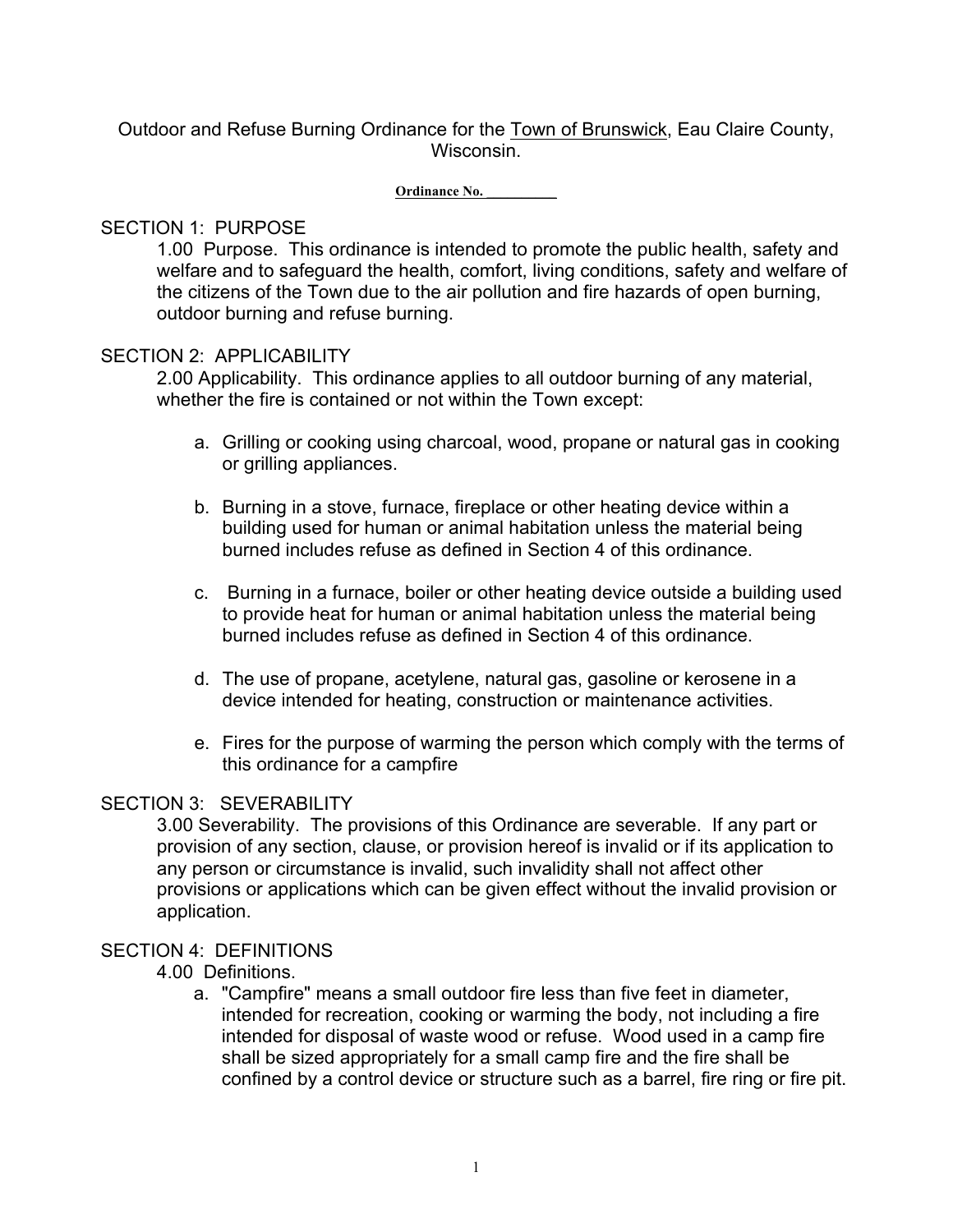- b. "Clean Wood" means natural wood which has not been painted, varnished or coated with a similar material, has not been pressure treated with preservatives and does not contain resins or glues as in plywood or other composite wood products.
- c. "Confidential papers" means printed material containing personal identification or financial information that the owner wishes to destroy.
- d. "Department of Natural Resources" means any employee of the State of Wisconsin, Department of Natural Resources empowered by that department to act on its behalf in the matter at issue.
- e. "Fire Chief" means the Chief of Township Fire Department, Inc. or other person authorized by the Fire Chief.
- f. "Outdoor Burning" means open burning or burning in an outdoor wood-fired furnace.
- g. "Open Burning" means kindling or maintaining a fire where the products of combustion are emitted directly into the ambient air without passing through a stack or a chimney.
- h. "Outdoor Wood-fired Furnace" means a wood-fired furnace, stove or boiler that is not located within a building intended for habitation by humans or domestic animals.
- i. "Refuse" means any waste material except clean wood.

# SECTION 5: GENERAL PROHIBITION ON OPEN BURNING, OUTDOOR BURNING AND REFUSE BURNING

5.00 General prohibition on outdoor burning and refuse burning. Open burning, outdoor burning and refuse burning are prohibited in the Town unless the burning is specifically permitted by this ordinance.

# SECTION 6: MATERIALS THAT MAY NOT BE BURNED

6.00 Materials that may not be burned. Unless a specific written approval has been obtained from the Department of Natural Resources, the following materials may not be burned in an open fire, incinerator, burn barrel, furnace, stove or any other indoor or outdoor incineration or heating device. The Town will not issue a permit for burning any of the following materials without air pollution control devices and a written copy of an approval by the Department of Natural Resources:

a. Rubbish or garbage including but not limited to food wastes, food wraps, packaging, animal carcasses, animal waste, paint or painted materials, furniture, composite shingles, construction or demolition debris or other household or business wastes.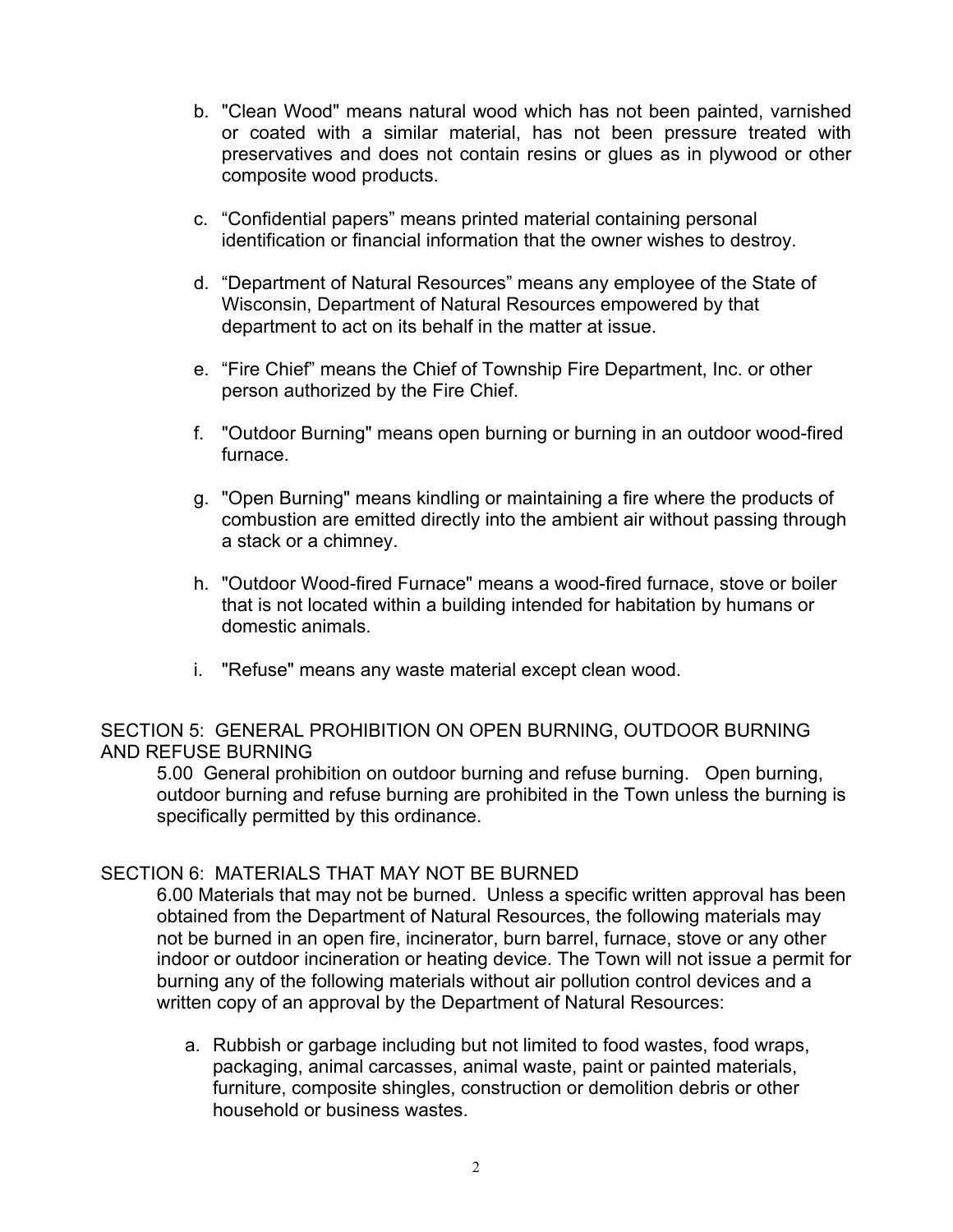- b. Waste oil or other oily wastes except used oil burned in a heating device for energy recovery subject to the restrictions in Chapter NR 590, Wisconsin Administrative Code.
- c. Asphalt and products containing asphalt.
- d. Treated or painted wood including but not limited to plywood, composite wood products or other wood products that are painted, varnished or treated with preservatives.
- e. Any plastic material including but not limited to nylon, PVC, ABS, polystyrene or urethane foam, and synthetic fabrics, plastic films and plastic containers.
- f. Rubber including tires and synthetic rubber-like products.
- g. Newspaper, corrugated cardboard, container board, office paper and other materials that must be recycled in accordance with the Eau Claire County recycling ordinance except as provided in Section 11 of this ordinance.

SECTION 7: OPEN BURNING OF LEAVES, BRUSH, CLEAN WOOD AND OTHER VEGETATIVE DEBRIS

7.00 Burning leaves, brush, clean wood and other vegetative debris. Open burning of leaves, weeds, brush, stumps, clean wood other vegetative debris is allowed only by permit, issued under Section 12 of this ordinance, subject to special conditions therein and in accordance with the following provisions:

- a. All allowed open burning shall be conducted in a safe nuisance free manner, when wind and weather conditions will minimize adverse effects and not create a health hazard or a visibility hazard on roadways, railroads or airfields. Open burning shall be conducted in conformance with all local and state fire protection regulations.
- b. Except for barbecue, gas and charcoal grills, no open burning shall be undertaken during periods when either the Fire Chief or the Wisconsin Department of Natural Resources has issued a burning ban applicable to the area.
- c. Open burning shall be conducted only on the property on which the materials were generated or at a facility approved by the Department of Natural Resources and the Fire Chief and in accord with all restrictions imposed by approving authorities.
- d. A commercial enterprise other than an agricultural or silvicultural operation may open burn only at a facility approved by and in accordance with provisions established by the Department of Natural Resources and the Fire Chief.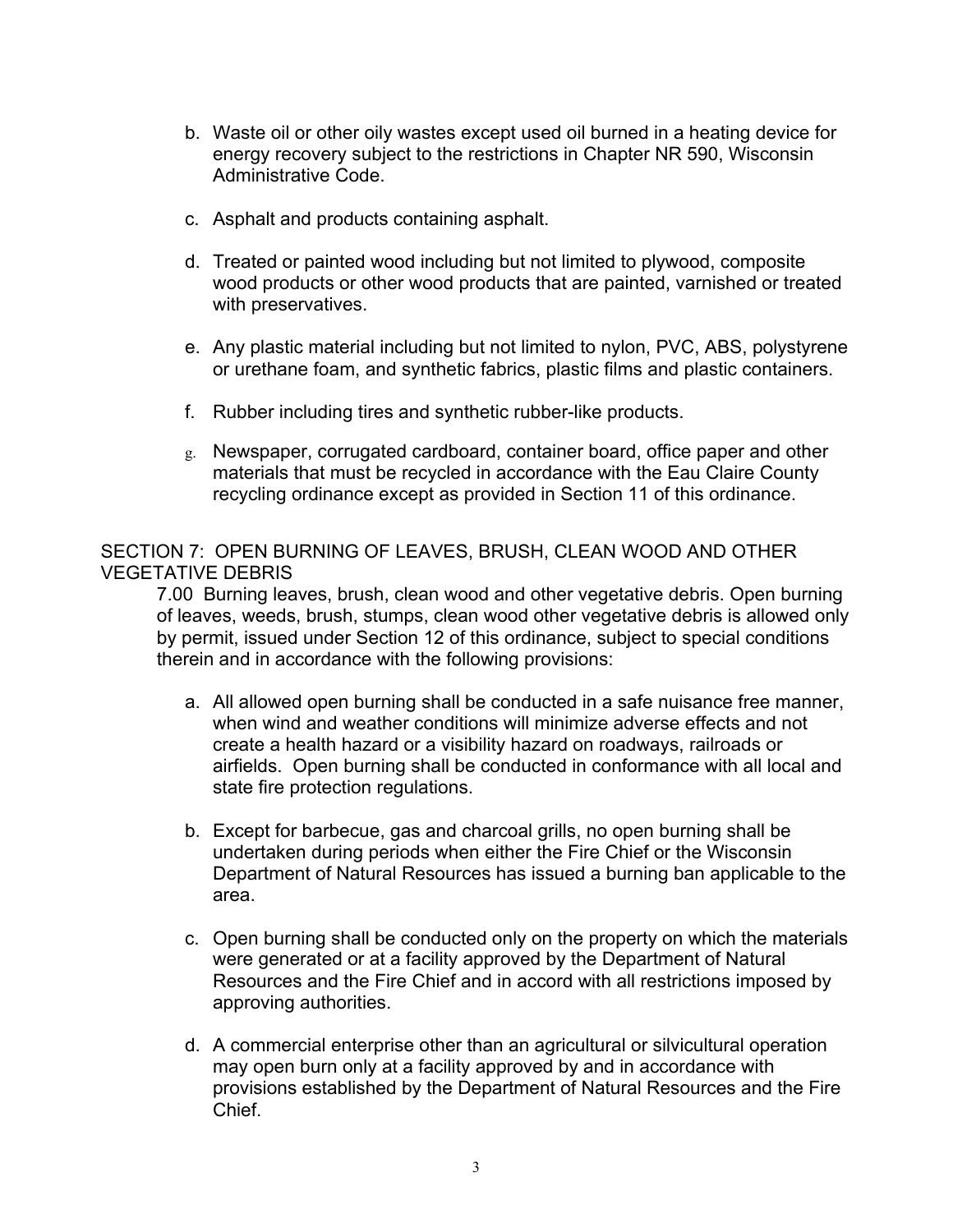- e. Open burning of weeds or brush on agricultural lands is allowed if conducted in accordance with other applicable provisions of this ordinance and in accord with all restrictions imposed by the approving authorities.
- f. Fires set for forest, prairie or wildlife habitat management are allowed with the approval of the Department of Natural Resources and the Fire Chief.
- g. Burning of trees, limbs, stumps, brush or weeds for clearing or maintenance of rights-of-way is allowed if approved by the Fire Chief and if conducted in accordance with other provisions of this ordinance.
- h. In emergency situations such as natural disasters burning that would otherwise be prohibited is allowed if specifically approved by the Department of Natural Resources.
- *i.* Open burning under this section shall only be conducted at a location at least 50 feet from the nearest building which is not on the same property.
- j. Except for campfires, open burning and burning in a barrel shall only be conducted between 6:00 PM to midnight Monday through Friday except legal holidays as defined in 895.20, Wisconsin Statutes or between 8:00 AM to midnight Saturday, except legal holidays as defined in 895.20, Wisconsin Statutes. All fires shall be extinguished by midnight.
- k. When two or more inches of snow cover blankets the Town burning permits may be issued allowing open burning and burning in a burn barrel between the hours of 8:00 AM and Midnight Monday through Saturday except legal holidays as described in 7(j). All fires shall be extinguished by midnight.
- l. Open burning and burning in a barrel shall be constantly attended and supervised by a competent person of at least eighteen (18) years of age until the fire is extinguished and is cold. The person shall have readily available for use such fire extinguishing equipment as may be necessary for the total control of the fire.
- m. All piles of materials to be burned shall be sized appropriately so that the fire will be completely out by midnight.
- n. No materials may be burned upon any street, curb, gutter or sidewalk or on the ice of a lake, pond, stream or water body.
- o. Except for barbecue, gas and charcoal grills, no burning shall be undertaken within 25 feet from any combustible material, combustible wall or partition, exterior window opening, exit access or exit unless authorized by the Fire Chief.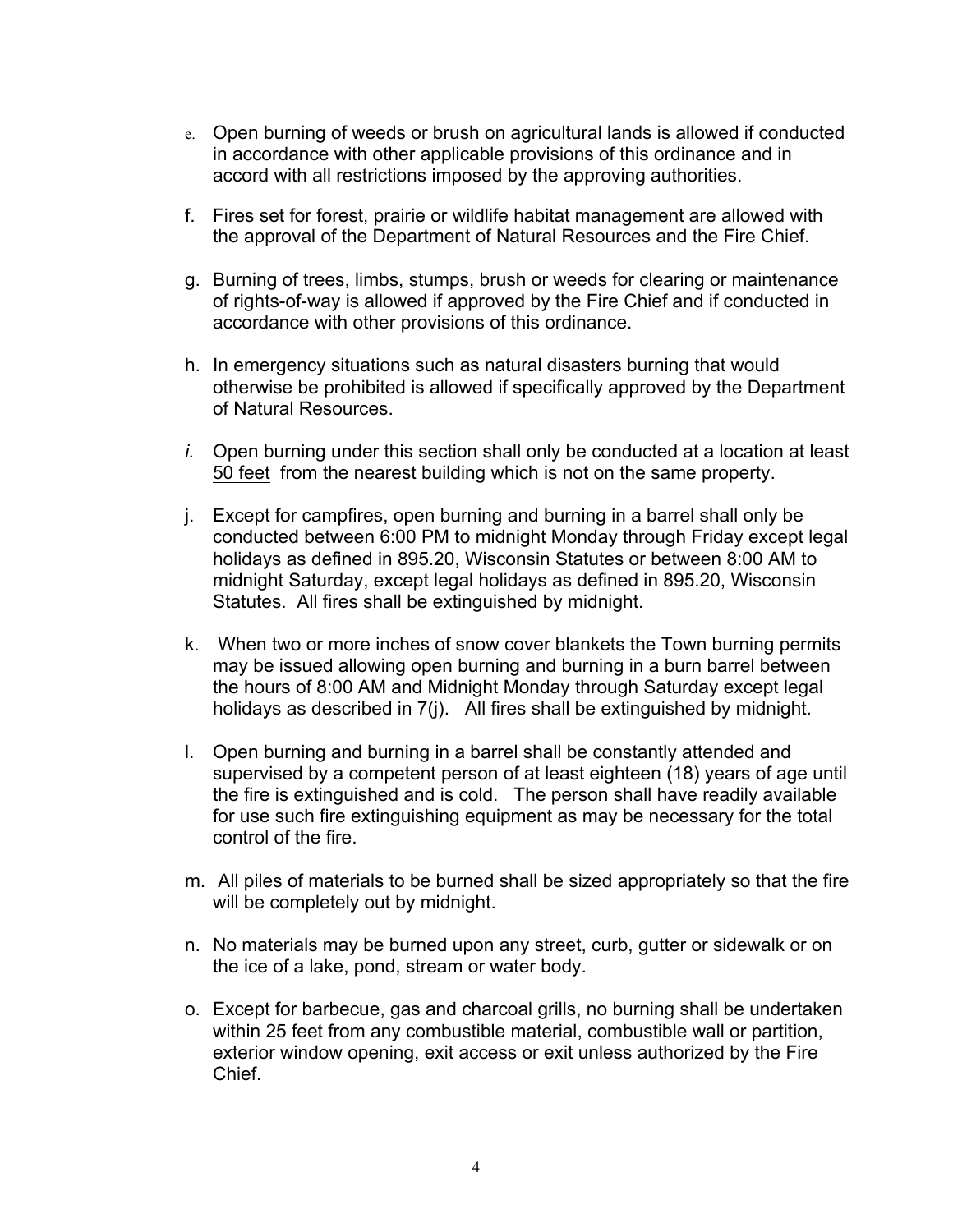- p. No open burning may be conducted on days when the Department of Natural Resources has declared an ozone action day applicable to the Town.
- q. Agricultural burning permits, may be issued in the A1 (exclusive agriculture) Zoning districts to burn leaves, weeds, brush, stumps, clean wood and other vegetative debris, Monday through Saturday, except legal holidays and when atmospheric conditions or when local circumstances may make or tend to make such fire or fires hazardous. Agricultural burning may take place24 hours a day when the burning takes place on a snow covered, tilled or harvested field where minimal crop residue is present to support continuous burning and the fire is attended as described in section 7(l).

## SECTION 8: BURN BARRELS

8.00 Burn barrels.

A burn barrel may be used in the Town only in accordance with the following provisions:

- a. The burn barrel shall not be used to burn any of the prohibited materials listed in Section 6 of this ordinance and may only be used in accordance with the provisions of Section 7 of this ordinance.
- *b.* The burn barrel shall be located at least 15 feet from the nearest building that is not on the same property as the burn barrel.
- c. The burn barrel shall have vent holes not greater than  $\frac{1}{4}$  (.25) square inch (.5"X.5" square, or 13"/16" round), located above the ash line for combustion air and shall be covered with a heavy wire screen with the openings not greater than  $\frac{1}{4}$  (.25) square inch.
- d. No burn barrel shall be used or located upon the premises of a commercial enterprise.
- e. A burning permit is not required for burning in a barrel, when such burning takes place during the hours set forth in section 7(j) and the burn barrel meets the specifications of section 8(c).

# SECTION 10: FIRE DEPARTMENT PRACTICE BURNS

10.00 Fire department practice burns.

Notwithstanding sections 5 and 6 of this ordinance, the Township Fire Department, Inc. or another Fire Department having jurisdiction in the Town, alone or in conjunction with Chippewa Valley Technical Collage may burn a standing building if necessary for fire fighting practice and if the practice burn complies with the requirements of the Department of Natural Resources.

SECTION 11: EXEMPTION FOR BURNING CERTAIN PAPERS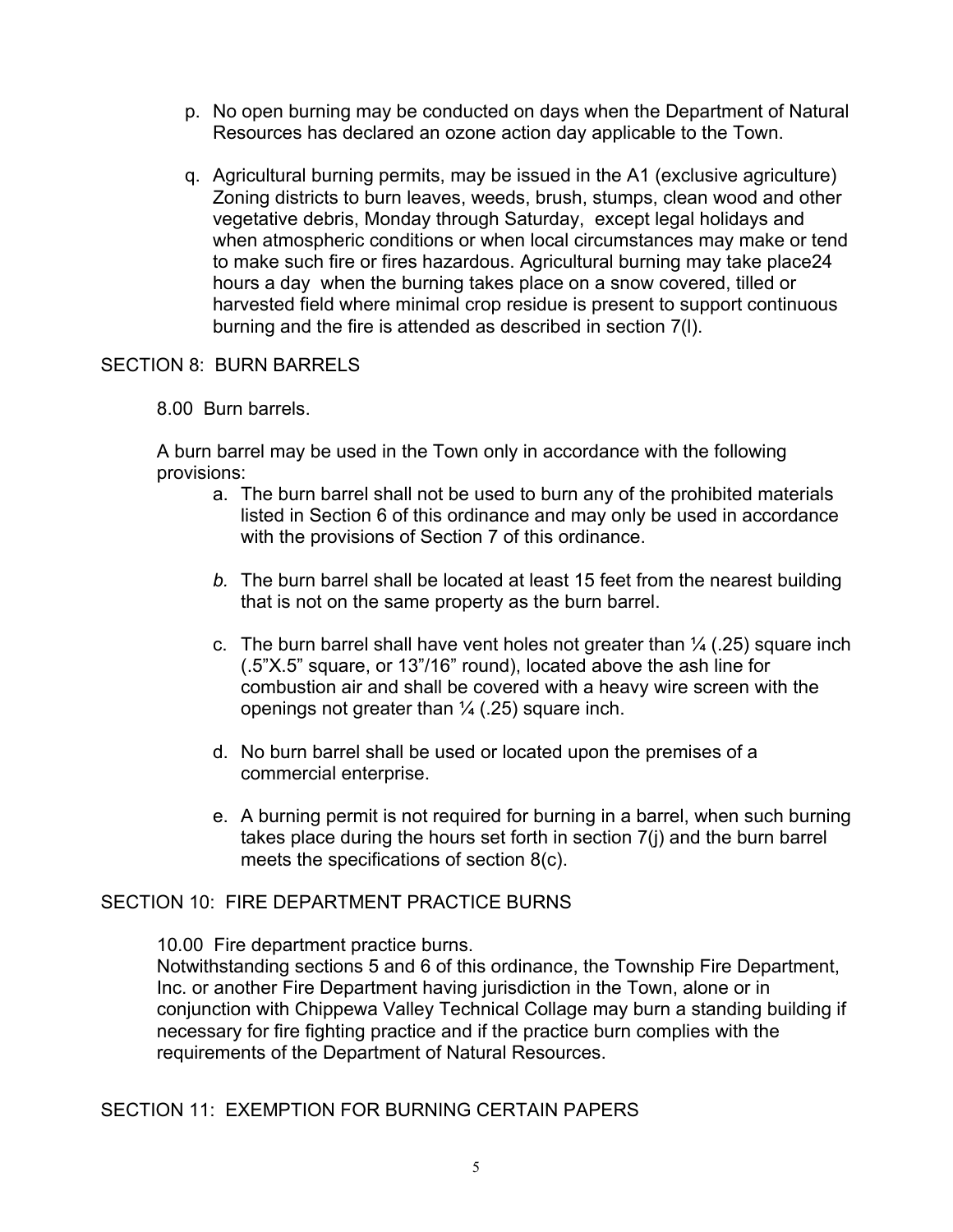- 11.00 Exemption for burning certain papers.
	- a. Notwithstanding Subsection 6.17 of this ordinance, paper and cardboard products may be used as a starter fuel for a fire that is allowed under this ordinance
	- b. Small quantities of confidential papers from a residence may be burned if necessary to prevent the theft of financial records, identification or other confidential information.
	- c. Confidential papers from a commercial enterprise shall be shredded or destroyed in a manner other than burning.
	- d. A fire set for burning of a small quantity of confidential papers shall be subject to and comply with Section 7 of this ordinance.

## SECTION 12: BURNING PERMITS

12.00 Burning Permits.

- a. No person shall start or maintain any open burning without a burning permit issued by the Dispatcher or Deputy Dispatcher of the Township Fire Department, Inc.,
- b. Property owners located in the DNR intensive forest fire protection areas, Shall obtain a burning permit from an authorized DNR fire warden.
- c. An outdoor campfire does not require a permit provided that the fire complies with all other applicable provisions of this ordinance
- d. Any person who burns leaves, brush, clean wood or other vegetative debris under Section 7 of this ordinance shall obtain a burning permit by telephonic or in-person communication with the dispatcher of the Township Fire Department Inc.
- e. When weather conditions warrant, the Fire Chief or the Department of Natural Resources may declare a burning moratorium on all open burning and temporarily suspend previously issued burning permits for open burning.
- f. A burning permit issued under this section shall require compliance with all applicable provisions of this ordinance and any additional special restrictions deemed necessary to protect public health and safety.
- g. Burning permits shall not be issued when sustained wind speeds greater than 10 mph or sustained winds of lesser speed gust to 15 mph or more. All previously issued burning permits become invalid when those conditions exist.
- h. Any violation of the conditions of a burning permit shall be deemed a violation of this ordinance. Any violation of this ordinance or the burning permit shall void the permit.

## SECTION 13: LIABILITY

Liability. Any person who starts or uses an outdoor fire shall be liable to the Township Fire Department for all fire suppression costs if the fire is in violation of this ordinance or it endangers property not covered by the permit or persons.